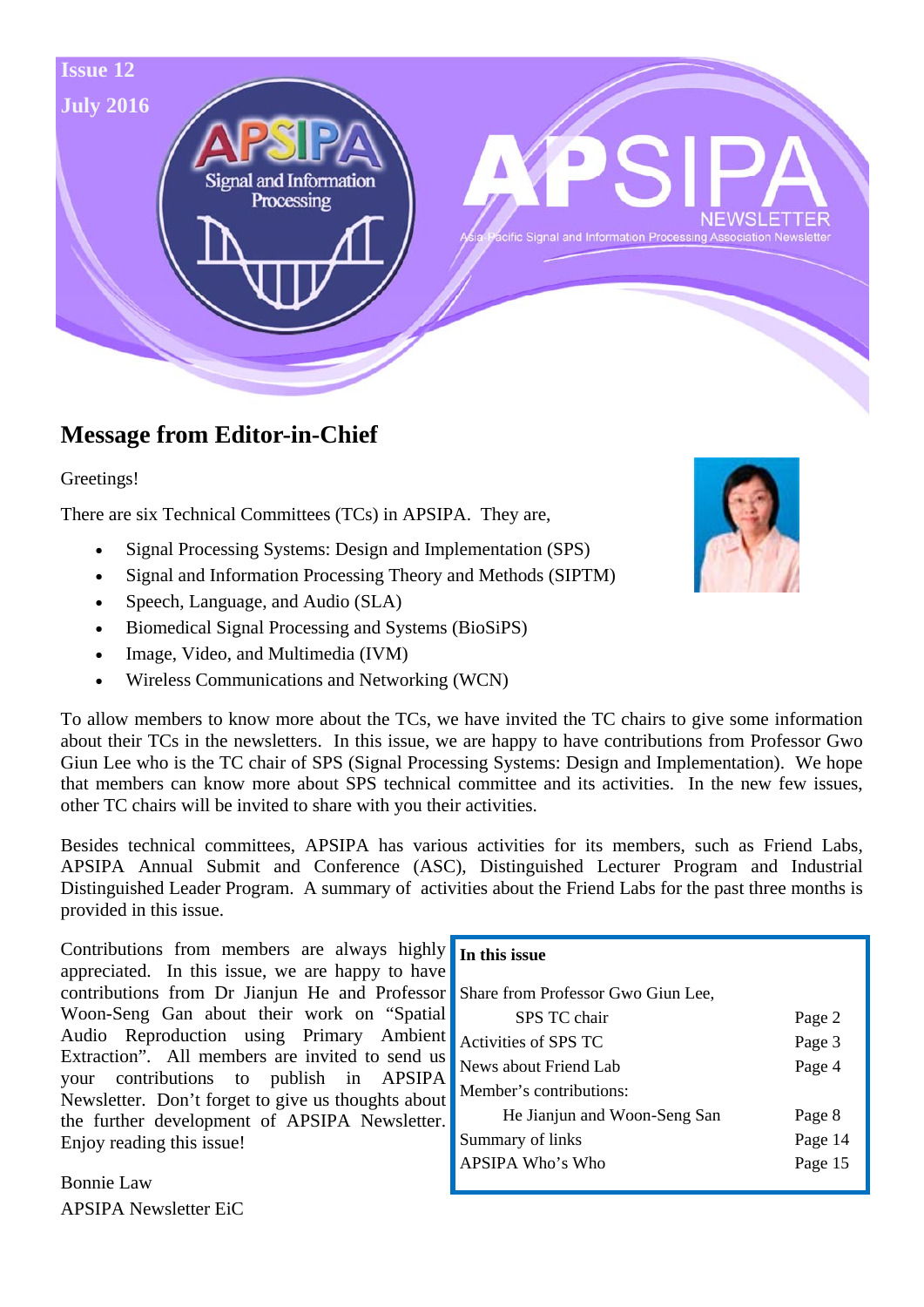# **Message from TC Chair of SPS (Signal Processing Systems: Design and Implementation)**

# **Professor Gwo Giun Lee National Cheng-Kung University, Taiwan Email:** clee@mail.ncku.edu.tw



In the 1960s, Marshall McLuhan published the book entitled "The Extensions of Man", focusing primarily on television, an electronic media as being the outward extension of human nervous system, which from contemporary interpretation marks the previous stage of Big Data. Based upon mathematical fundamentals as foundations for complexity-aware algorithms, intelligent, flexible, and efficient, analytics architectures including both software and hardware for GPU, multicore, high performance computing, and distributed systems, the Signal Processing Systems Technical Committee envisions yet even further inward extension of human information perception experiences into genomic, proteomic, and other physiological and biomedical phenomena and exchange of information, in expediting the field of signal and information processing systems into futuristic new era of the Internet-of-Things over Cloud and Fog.

### *About the TC Chair*

**Gwo Giun (Chris) Lee** (S'91- M'97-SM'07) received his M.S. and Ph.D. degrees in Electrical Engineering from University of Massachusetts. Dr. Lee has held several technical and managerial positions in the industry including System Architect in former Philips Semiconductors, USA; DSP Architect in Micrel Semiconductors, USA; and Director of Quanta Research Institute, Taiwan before joining the faculty team of the Department of Electrical Engineering in National Cheng Kung University (NCKU) in Tainan, Taiwan. Dr. Lee has authored more than 100 technical documents. Dr. Lee also serves as the Associate Editor for IEEE Transactions on Circuits and Systems for Video Technology (TCSVT) and Journal of Signal Processing Systems. He received the Best Paper Award for the BioCAS track in IEEE ISCAS 2012. His research interests include Algorithm/ Architecture Co-design for System-on-a-Chip, Visual Signal Processing and Communication, Internet of Things, Biomedical Image Processing, Bioinformatics.

### *Information about Signal Processing Systems: Design and Implementation (SPS) Technical Committee*

| Chair:             | Prof Gwo Giun Lee, National Cheng-Kung University, Taiwan                                                                                                  |  |  |  |
|--------------------|------------------------------------------------------------------------------------------------------------------------------------------------------------|--|--|--|
| Purpose:           | To promote advancement and exchange of the research fields of design and<br>implementation related to signal processing systems in the Asia-Pacific region |  |  |  |
| Field of Interest: | The fields of interest of the SPS TC shall be the following:                                                                                               |  |  |  |
|                    | Analog/Digital LSI and Systems                                                                                                                             |  |  |  |
|                    | Hardware/Software Systems                                                                                                                                  |  |  |  |
|                    | Image/Video Processing and Coding Systems                                                                                                                  |  |  |  |
|                    | Multimedia Systems                                                                                                                                         |  |  |  |
|                    | <b>Computer Vision/Graphics Systems</b>                                                                                                                    |  |  |  |
|                    | Speech/Audio Processing Systems                                                                                                                            |  |  |  |
|                    | <b>VLSI</b> communication Systems<br>$\bullet$                                                                                                             |  |  |  |
|                    | Design Methodologies and CAD Tools for Signal Processing Systems<br>$\bullet$                                                                              |  |  |  |
|                    |                                                                                                                                                            |  |  |  |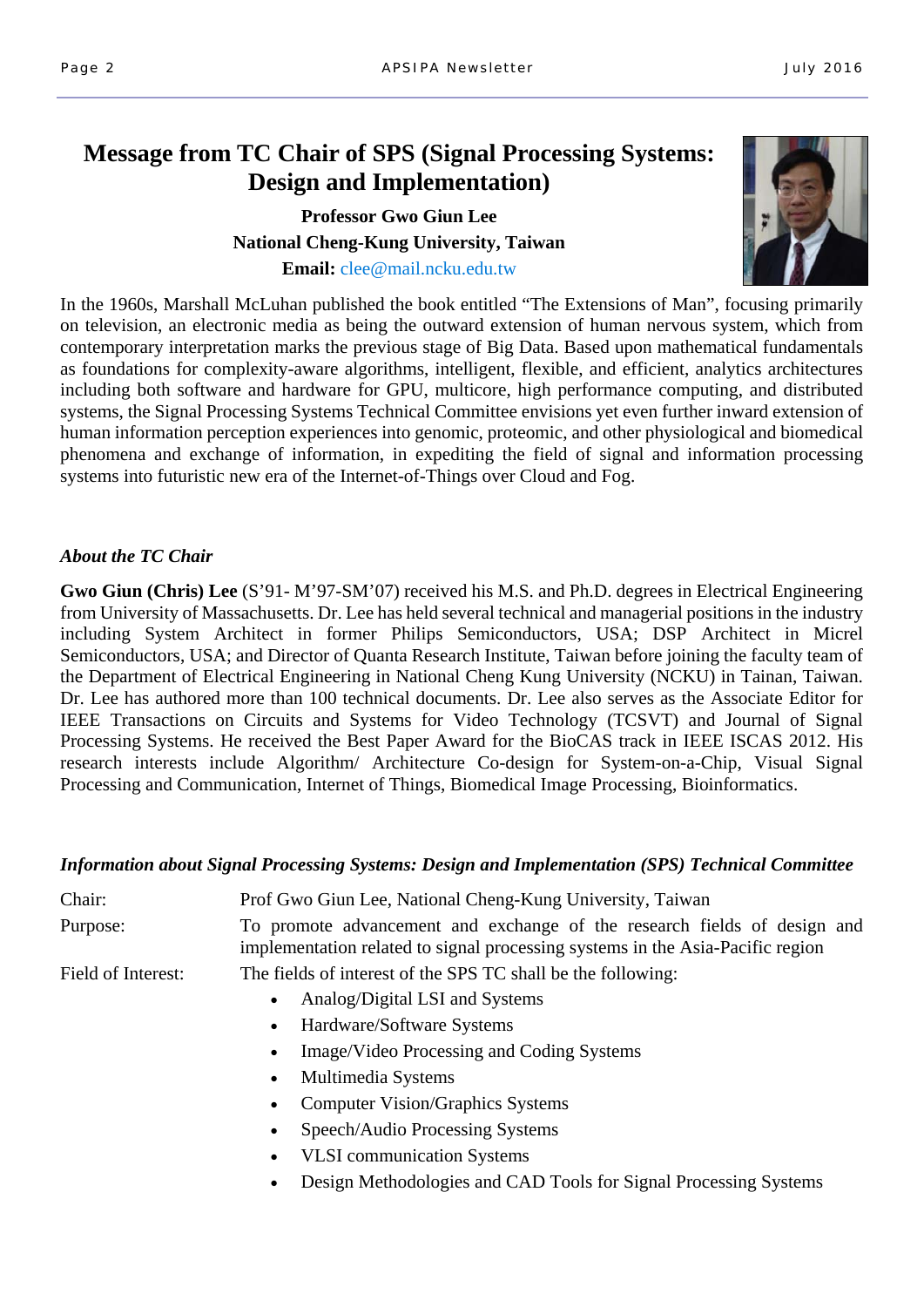# **Recent Activities: "Big Data and Deep Learning"**

On Mar. 14 2016, Dr. Wen-Huang Cheng from Research Center for Information Technology Innovation (CITI) of Academia Sinica Taiwan organized an activity for APSIPA members in Taiwan, "Workshop for Big Data Analysis and Reunion for APSIPA Friend Labs." The invited speakers are Prof. C. –C. Jay Kuo from University of Southern California (USC) and Dr. Wenway Hseush from BigObjectR.

The topic of the first talk is "**Deep learning: Hype and Hop**e" by Prof. Kuo. Recent achievements in speech recognition and computer vision through deep learning algorithms are addressed. The pros, cons and future perspectives of the deep learning methodology are discussed. The topic of the second talk is "In-Data Computing, Rethink Data and Computing". Dr. Hseush introduced a new technology, called "In-Data computing", which is a set of principle for storing and computing big data. The workshop, held right after the breaking news that AlphaGo won the first three games against legendary Go player, thus attracts much attention and shows its importance.

In the afternoon, a Q&A session is arranged for all the attendees and two invited speakers. The attendees from academia, industry and commercial company raised several questions from different points of views regarding the big data and deep learning. As suggested by the speakers: a bridge or a cooperation is required that closes the gap between the senior's professional experiences and the junior's creative imagination, between the industry who owns the source of big data and the academia who exploits the possibilities.



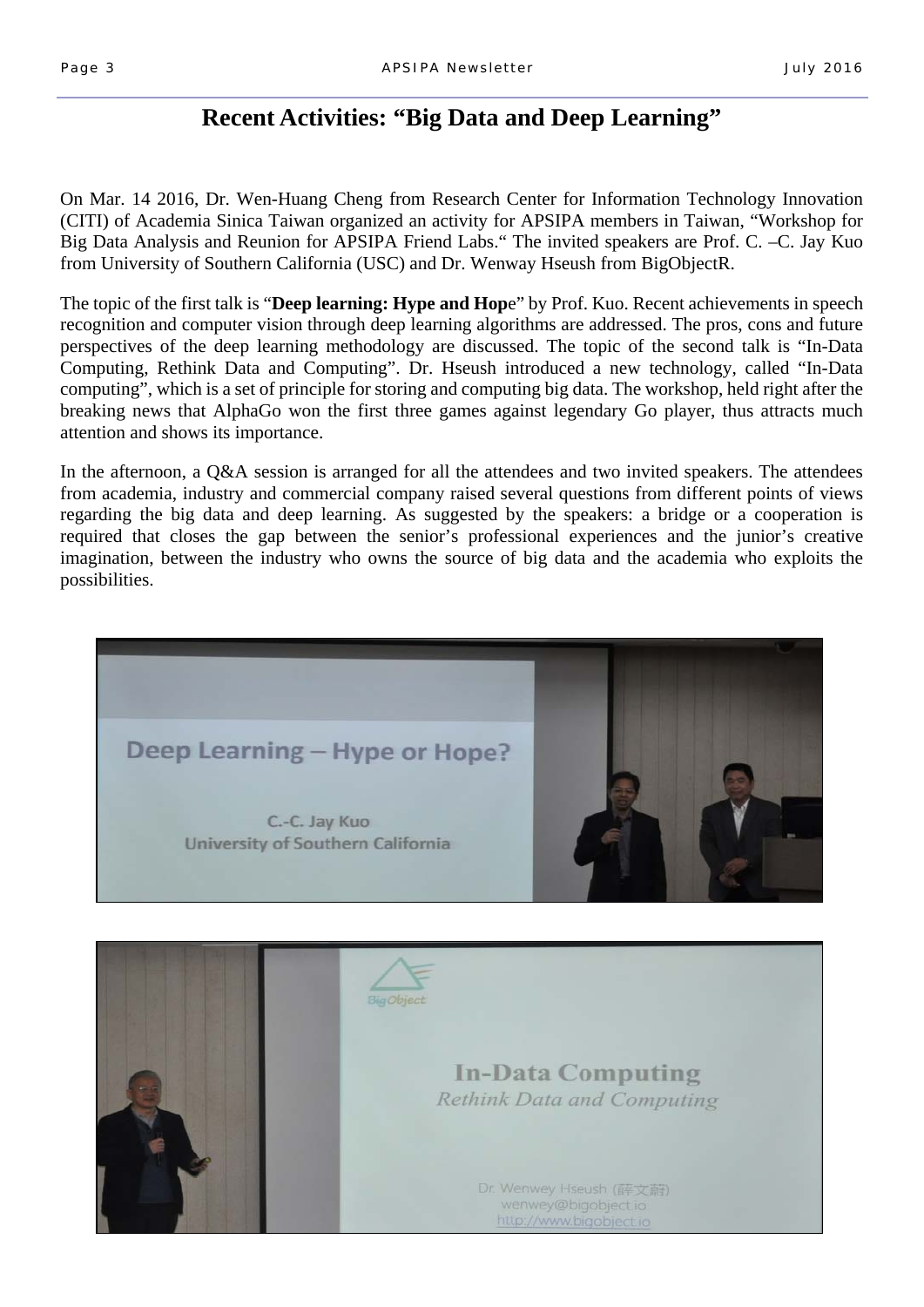# **Friend Labs Activities**

Friend Labs is one of the recent activities of APSIPA to provide education, research and development exchange platforms for both academia and industry. All APSIPA Friend Labs are listed in the APSIPA website. Each lab has one page to post lab information, photos and a link to the lab home page. An academia or industrial lab is qualified to become an APSIPA Friend Lab if it has at least 10 current or former lab members who are full or associate members of APSIPA. For more information, please visit http://www.apsipa.org/friendlab/FriendLabs.htm.

### **2016 Reunion of APSIPA Friend Labs in Taiwan**

On March 14, 2016, a reunion of APSIPA Friend Labs was held at Academia Sinica in Taiwan. About 50 participants met and exchanged experiences. It was a very successful event. In the future, there will be more exchange activities held among the APSIPA Friend Labs.



### **SIDAS 2016**

IEEE Signal and Data Science Forum (SIDAS 2016) was held on 24-26 April 2016 in Wuhan, China under the theme of "Signal and Data Science - Powering Our Digital Life". SIDAS 2016 is co-located with VALSE and co-sponsored by IEEE Signal Processing Society, APSIPA, VALSE and other institutions.

SIDAS 2016 provided a platform for the exchange of the latest developments in the field of signal processing. The Forum included two thematic reports, three forums as well as 29 invited presentations. More details can be found at: http://mclab.eic.hust.edu.cn/sidas2016/program.html.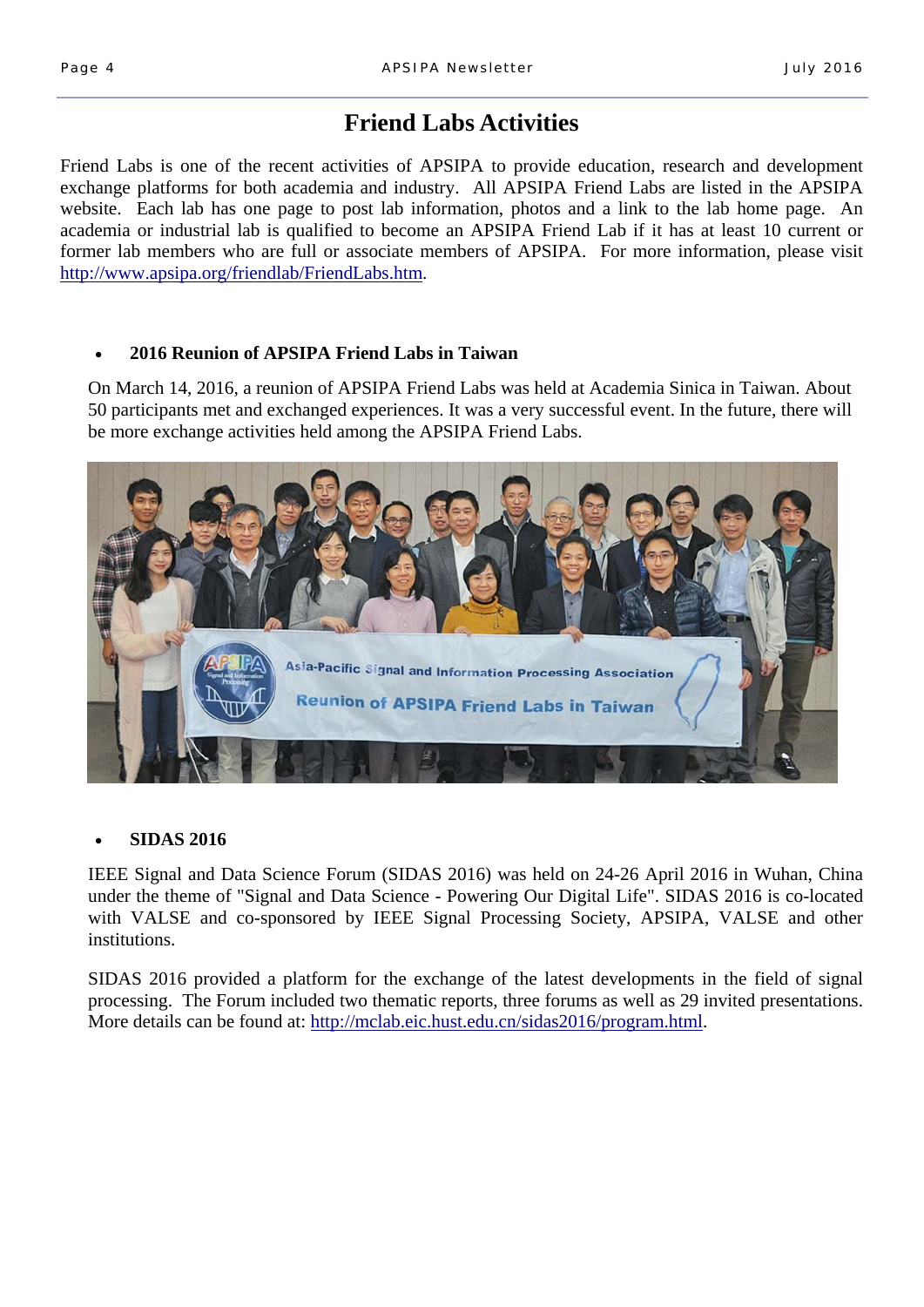



Dr Tao Mei from the Microsoft Research – Asia



Professor Gao Xinbo from Xidian University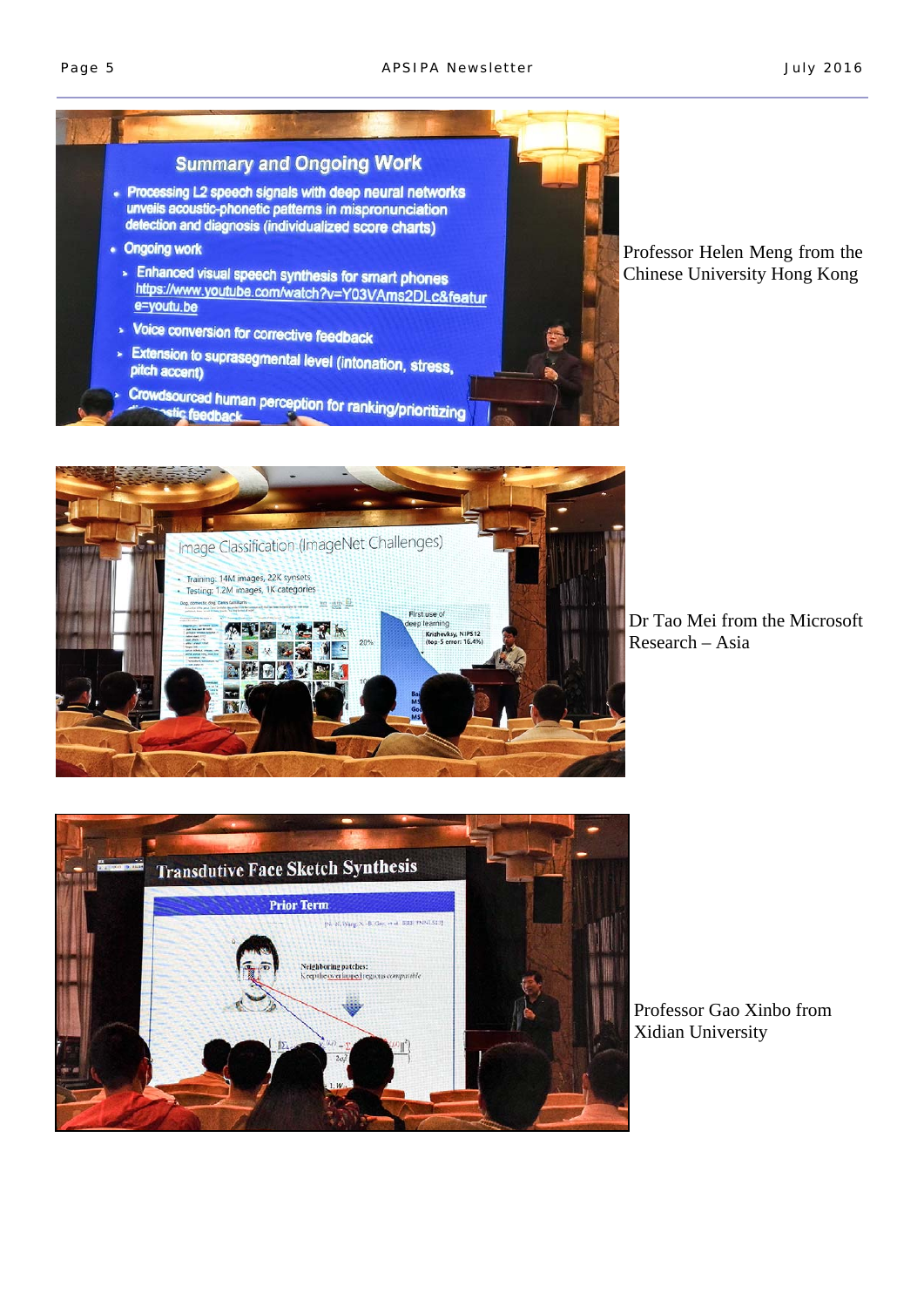## **APSIPA BioSiPS Workshop 2016: July 14, 2016**

The Fourth APSIPA Workshop on the Frontier in Biomedical Signal Processing and Systems (BioSiPS 2016) in conjunction with APSIPA Friend Lab Meeting in Tokyo and TUAT Institute for Global Innovation Research Open Seminar will be held on July 14, 2016 in Tokyo, Japan. This joint workshop is organized in order to promote and exchange recent advances of biomedical engineering and signal processing research among technical committee members and members in APSIPA Friend Labs, and provide opportunities of meeting and getting together among young researchers and students. The first BioSiPS workshop was held at Mahidol University in Bangkok, Thailand in March 2013, the second was held at University of Rajshahi in Bangladesh in March 2014, and the third was held in Shanghai, China in June 2014.

## *Co-sponsors*

- APSIPA Technical Committee on Biomedical Signal Processing and Systems
- **APSIPA Friend Labs**
- KAKENHI Multidisciplinary Computational Anatomy Project
- TUAT Institute of Global Innovation Research (Prof. Ortega's lecture)

## *Workshop Agenda*

- Date: July 14, 2016 (afternoon)
- Venue: Tokyo University of Agriculture and Technology (Koganei Campus)
- Tentative program:
	- 1. Poster presentation by young researchers and students
	- 2. Friend Lab session: Short technical talks by Friend Lab PIs and members
	- 3. Plenary talks and tutorials (tentative speakers and titles)
		- Prof. Akinobu Shimizu Tokyo University of Agriculture and Technology "Computational Anatomy"
		- [GIR Open Seminar] Prof. Antonio Ortega University of Southern California, USA) "Graph Signal Processing"
	- 4. Reception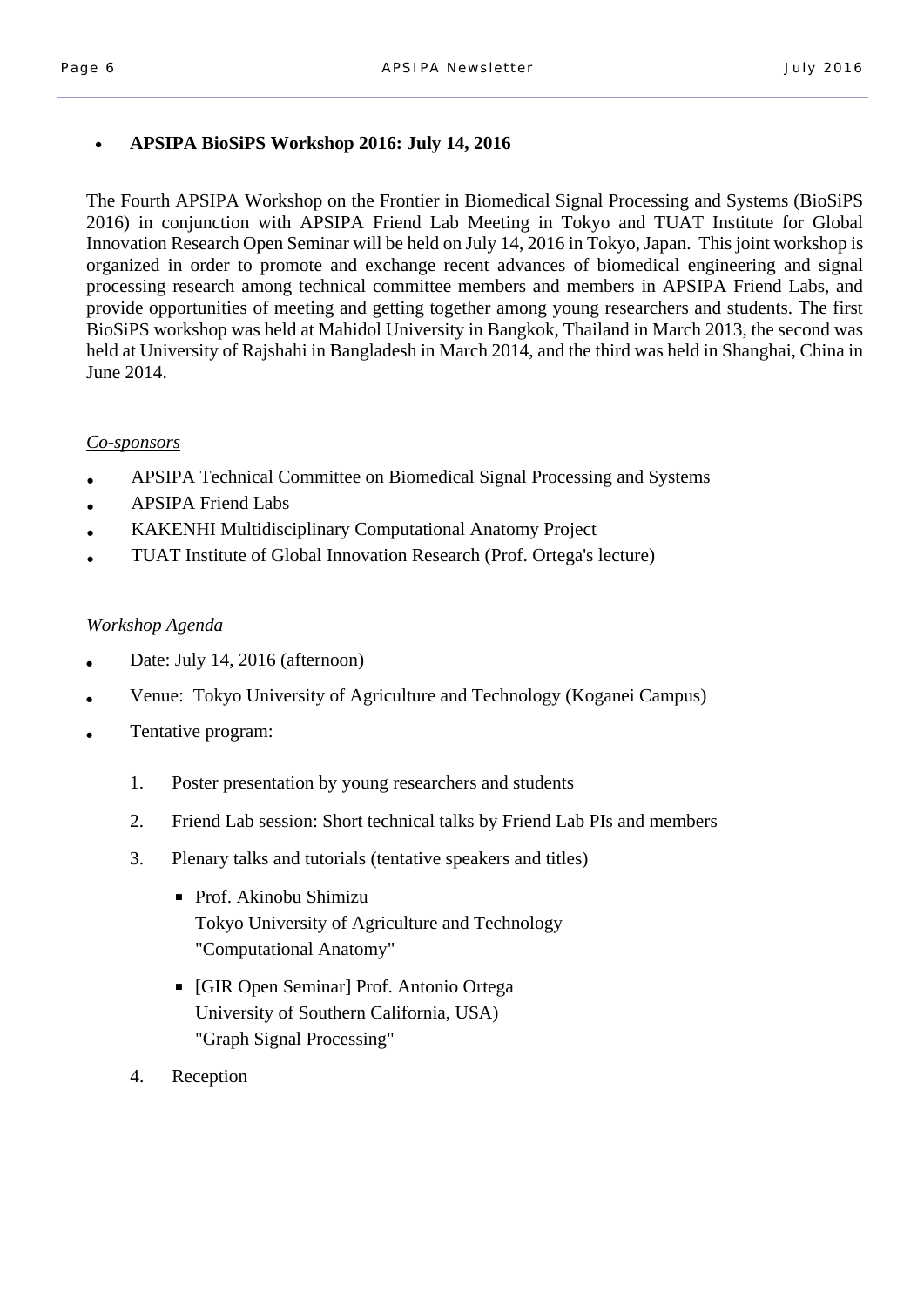### *Committee Members*

General Co-Chairs

 Tomasz M. Rutkowski (University of Tokyo, Japan) Jianting Cao (Saitama Institute of Technology, Japan)

• Local Arrangement Co-Chairs

 Toshihisa Tanaka (Tokyo University of Agriculture and Technology, Japan) Yuichi Tanaka (Tokyo University of Agriculture and Technology, Japan)

## *For enquires, please contact*

 Toshihisa Tanaka (Tokyo University of Agriculture and Technology) tanakat@cc.tuat.ac.jp

# **Contribution from Members**

The following six pages are about a recent work on "Spatial Audio Reproduction using Primary Ambient Extraction". It is contributed by our members who want to share their works with other APSIPA members.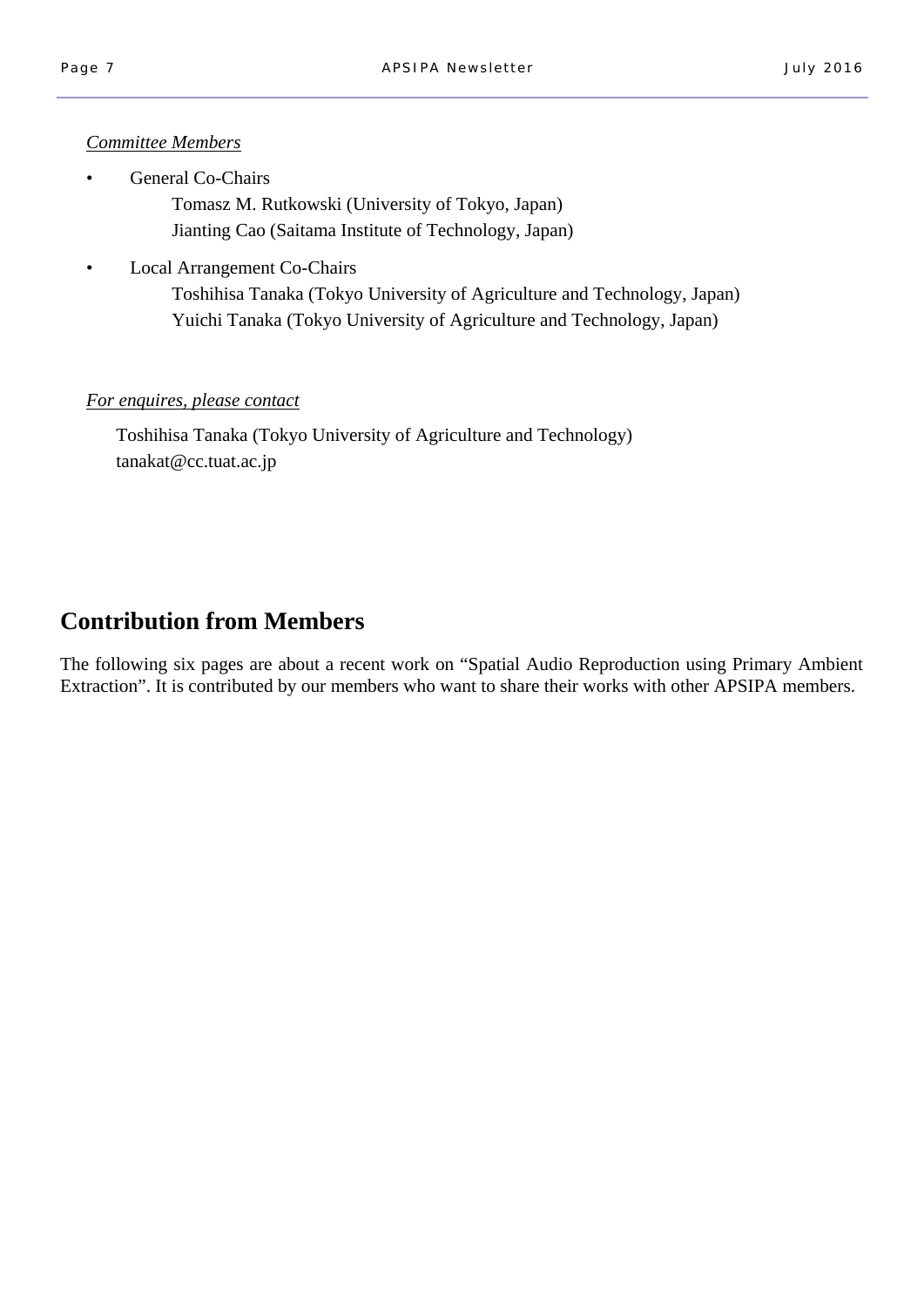# **Spatial Audio Reproduction using Primary Ambient Extraction**

Jianjun He and Woon-Seng Gan

Digital Signal Processing Lab (an APSIPA Friends Lab), School of Electrical & Electronic Engineering, Nanyang Technological University, Singapore (jhe007@e.ntu.edu.sg, ewsgan@ntu.edu.sg)

**Abstract:** Recreating a natural listening experience is the aim of spatial audio reproduction system. Despite the increasing popularity of object-based audio, majority of the legacy audio contents are in channel-based format, which is dependent on the desired playback system. Considering the diversity of today's playback systems, the quality of reproduced sound scenes degrades significantly when mismatches between the audio content and the playback system occur. To this end, this article introduces an overview of the spatial audio reproduction techniques referred to as primary ambient extraction (PAE) that facilitates the development of an efficient, flexible, and immersive spatial audio reproduction.

### **1 Background**

Sound is an inherent part of our everyday lives for information, communication and interaction. Sound improves the situational awareness by providing feedback for actions and situations that are out of the view of the listener. An advantage of sound is that multiple sound sources can be perceived from any location around the head in the three dimensional (3D) space [1]. The role of natural 3D sound, or spatial sound, is very essential in high stress applications like flight navigation systems [2], in route guidance for visually impaired people [3], and in medical therapy for patients [4]. Last but not least, the ever growing market of consumer electronics calls for spatial audio reproduction for digital media and virtual/augmented reality applications [5]. The reproduction methods generally differ in the formats of audio content. Despite the growing interest in object-based audio formats [5], such as Dolby ATMOS [6], DTS X [7], most existing digital media content is still in channel-based formats (such as stereo and multichannel signals). The channel-based audio is usually specific in its playback configuration, and it does not support flexible playback configurations in domestic or personal listening circumstances [5]. Considering the wide diversity of today's playback systems [8], it becomes necessary to process audio signals to achieve the best quality (especially spatial quality [9]) with the actual playback system. This is also in line with the objective of the new MPEG-H standard for 3D audio [8].

Depending on the actual playback system, the challenges in spatial audio reproduction can be broadly categorized into two main types: loudspeaker playback and headphone playback. The challenge in loudspeaker playback mainly arises from the mismatch of loudspeaker playback systems in home theater applications, where the number of loudspeakers [10] or even the type of loudspeakers [11] between the intended loudspeaker system (based on the audio content) and the actual loudspeaker system is different. Conventional techniques to solve this challenge are often referred to as audio remixing [10], [12], which basically compute the loudspeaker signals as the weighted sums of the input signals. For headphone playback, the challenge arises when the audio content is not tailored for headphone playback. Virtualization is often regarded as the technique to solve this challenge [1], which is achieved by binaural rendering, i.e., convolving the channel-based signals with head-related impulse responses (HRIRs) of the corresponding loudspeaker positions. These conventional techniques are capable of solving the compatibility issue, but limit the spatial quality [13]-[15]. To improve the spatial quality, MPEG Surround and related techniques were proposed to synthesize the multichannel signals using one-channel down-mixed signal and the spatial cues, which better suit the reproduction of the directional signals as compared to the diffuse signals [14], [16].

To further improve the quality of the reproduced sound scene, the perception of the sound scenes can be understood as a combination of the foreground sound and background sound, which are often referred to as primary (or direct) and ambient (or diffuse) components, respectively [17]-[20]. The primary components consist of point-like directional sound sources, whereas the ambient components are made up of diffuse environmental sound, such as the reverberation, applause, or nature sound like waterfall [16], [21]. Due to their perceptual differences, different rendering schemes should be applied to the primary and ambient components for optimal reproduction [16], [22]. However, the channel-based audio provides only the mixed signals, which necessitate the process of primary ambient extraction (PAE).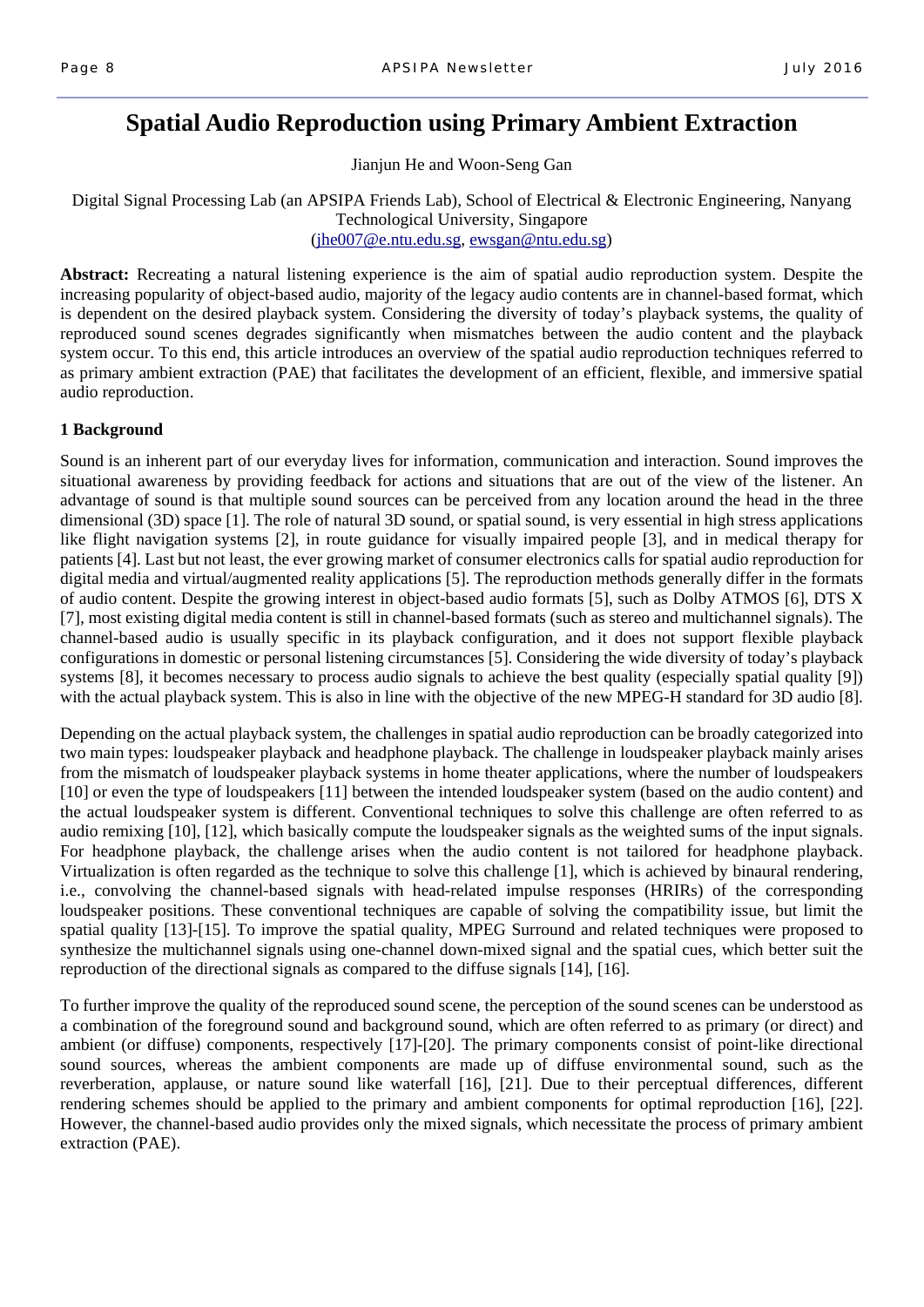

Figure 1 Block diagram of PAE based spatial audio reproduction

As a spatial audio processing tool [10], [13], [16], [14], [19], [22], PAE can also be incorporated into spatial audio coding systems, such as spatial audio scene coding [17], and directional audio coding [23]. Essentially, PAE serves as a front-end to facilitate flexible, efficient, and immersive spatial audio reproduction. First, by decomposing the primary and ambient components of the sound scene, PAE enables the sound reproduction format to be independent of the input format, hence increasing the flexibility of spatial audio reproduction [23]. Second, PAE based reproduction of sound scenes does not require the individual sound objects as in object-based format (which is the most flexible), but is able to recreate perceptually similar sound scenes, hence maintaining the efficiency of spatial audio reproduction [18]. Last but not least, PAE extracts the two key components of the sound scenes, namely, directional and diffuse sound components. These components are highly useful in recreating an immersive listening experience of the sound scene [17], [24]-[27].

Figure 1 illustrates the PAE based spatial audio reproduction system, where the primary and ambient components undergo different rendering schemes [28]. The rendering schemes differ for loudspeaker or headphone playback [21], [24], [29]. For loudspeaker playback, the primary components are reproduced using vector base amplitude panning (VBAP) [30] or vector base intensity panning [31], [32] to reproduce the accurate direction of the sound sources. The ambient components, on the other hand, are further decorrelated and distributed to all the loudspeaker channels to create an envelopment effect of the sound environment [17], [33]. For headphone playback, the conventional virtualization that simply applies binaural rendering to the mixed channel-based signals suffers from virtual phantom effect as discussed in [13], [16]. PAE based virtualization resolves this problem by applying binaural rendering to the extracted primary components, creating accurate virtual sound sources in the desired directions [16] for headphone playback [19]. Similar to the loudspeaker playback case, the ambient components are decorrelated using artificial reverberation [14], [17], [21], [22] to create a more natural sound environment. A natural sound rendering framework that incorporates PAE with several other signal processing techniques to tackle headphone reproduction issues is introduced and evaluated in [19].

#### **2 Primary ambient extraction approaches**

Given that PAE could be employed to improve the performance of spatial audio rendering, the sound decomposition process of PAE itself is not necessarily easy. In this section, we will briefly present an overview of various approaches from the PAE literature [34]. As discussed in previous section, we consider the audio scene as a sum of the primary components and ambient components. The primary components are usually composed of directional point-like sources, whereas the ambient components are diffuse sound determined by the sound environment. The target audio format of PAE is channel-based signals. Therefore, we classify the PAE approaches based on the number of channels in the input signals: single channel (or mono), stereo, and multichannel. From another perspective, the complexity of the audio scenes affects the performance of PAE greatly. Based on the existing PAE work, the complexity of audio scenes can generally be classified into three levels, namely, basic, medium, and complex. Besides sharing the common spatial characteristics that differentiate primary components from ambient components, other conditions in the three complexity levels are different. The basic complexity level refers to the audio scene where there is usually one dominant source in the primary components, with its direction created using only amplitude panning techniques. The medium complexity level only requires the condition of one dominant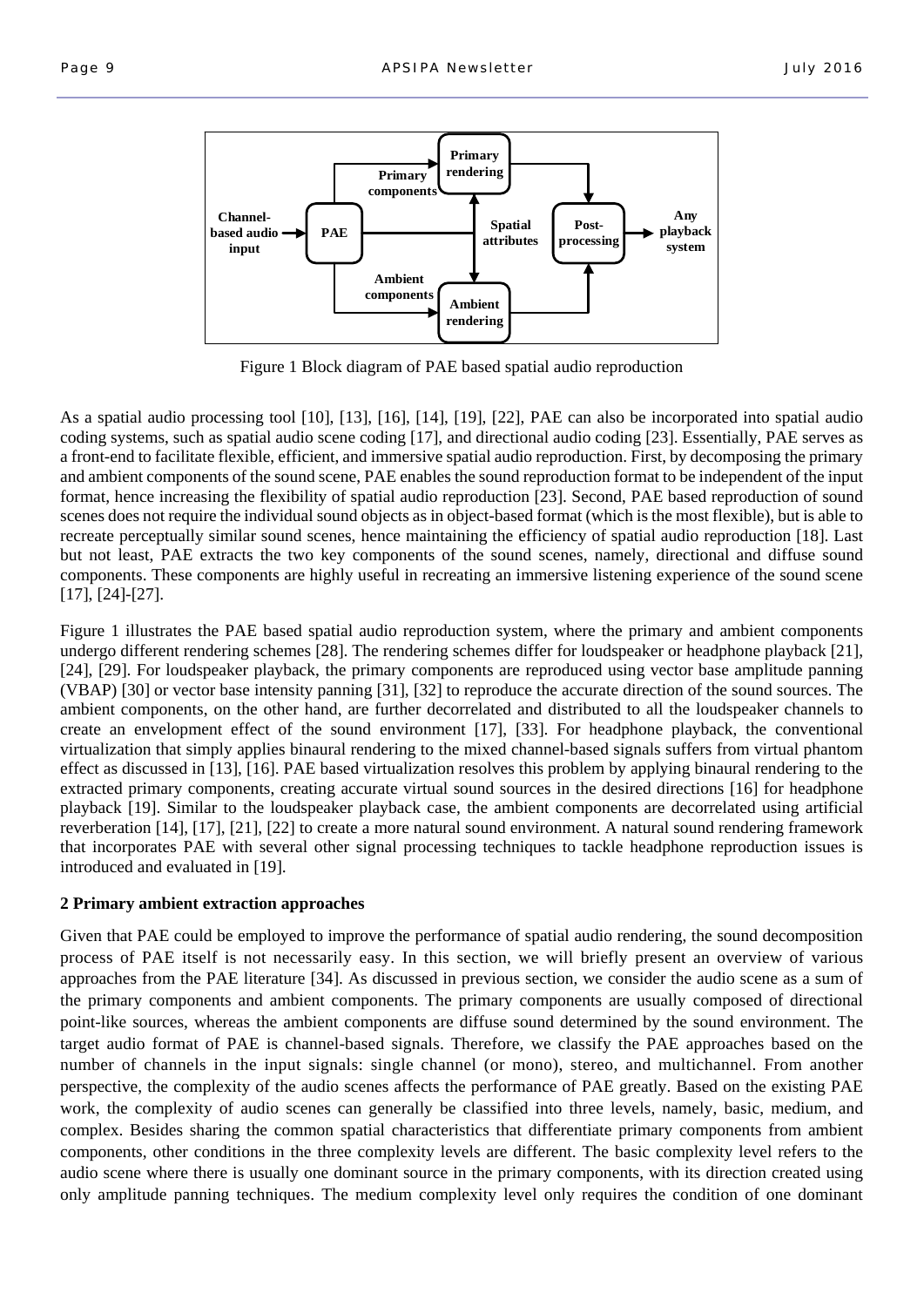sources, without restricting how its direction (using amplitude panning, delay, etc.) can be created. In the complex audio scene level, we consider multiple dominant sources in the primary components. Based on these two perspectives, we shall classify the PAE approaches into different categories, as summarized in Table 1. It is observed that most of the PAE works mainly focus on the stereo signals, thanks to the large amount of stereo content. There are some works for multichannel signals, whereas very limited works on single channel signals.

| Table 1: An overview of recent work in PAE |                                                                                                                                                                                                                                                                                                 |                                                                                       |                                   |  |  |
|--------------------------------------------|-------------------------------------------------------------------------------------------------------------------------------------------------------------------------------------------------------------------------------------------------------------------------------------------------|---------------------------------------------------------------------------------------|-----------------------------------|--|--|
|                                            | Complexity of audio scenes                                                                                                                                                                                                                                                                      |                                                                                       |                                   |  |  |
| No. of<br>channels                         | Basic<br>(single source, only amplitude)<br>panning)                                                                                                                                                                                                                                            | Medium<br>(single source)                                                             | Complex<br>(multiple)<br>sources) |  |  |
| <b>Stereo</b>                              | Time frequency masking:<br>$[35]$ , $[21]$ , $[36]$ , $[23]$<br><b>PCA</b> : [37], [36], [16], [38], [40]<br><b>Least-squares:</b> [33], [31], [24],<br>$[29]$ , $[41]$<br>Linear estimation: [18]<br><b>Ambient spectrum estimation:</b><br>$[42]$ , $[43]$<br><b>Others:</b> [13], [22], [44] | <b>LMS</b> : $[25]$<br><b>Shifted PCA:</b> [45]<br><b>Time-shifting:</b> $[46]$       | PCA:<br>$[28]$ , $[47]$           |  |  |
| Multichannel                               | <b>PCA</b> : $[16]$<br><b>Others:</b> [48]                                                                                                                                                                                                                                                      | <b>ICA and masking:</b> [49]<br><b>Pairwise correlations:</b> [50]<br>Pairing: $[52]$ | ICA:<br>[51]                      |  |  |
| Single                                     | NMF: [53]<br><b>Neural network:</b> [54]                                                                                                                                                                                                                                                        |                                                                                       |                                   |  |  |

#### **2.1 Stereo signals**

One of the earliest works in primary or ambient extraction was from Avendano and Jot in 2002 [35]. In this work, a time-frequency masking approaches was proposed to extract ambient components from stereo signals by deriving the ambient mask using a nonlinear function of the inter-channel coherence [21]. Following works derives the ambient mask based on the characteristic that ambient components have equal level in the two channels of the stereo signal [36] or using diffuseness measured from B-format microphone recordings [23].

Principal component analysis (PCA) has been the most widely studied PAE approach [16], [36]-[40]. The key idea is to extract the principal component with the largest variance as the primary components. Variants of PCA include the modified PCA that ensures uncorrelated ambience extraction [38], enhanced post-scaling to restore the correct primary -to-ambient energy ratio [39] and correct power of primary and ambient components [40]. Least-squares is another type of commonly used PAE approaches [33], [26], [24], [29], [41]. Based on the basic stereo signal model, leastsquares algorithm derives the estimated primary and ambient components by minimizing the mean-square-error (MSE) of the estimation of these components [33]. Furthermore, other least-squares variants were introduced to improve the spatial quality of the extracted primary and ambient components [24], [41].

These existing PAE approaches could be generalized into a linear estimation framework [18]. Under this framework, two groups of measures are introduced to yield a more complete performance evaluation of the timbre and spatial quality of the PAE approaches. For the timbre quality, a series of performance measures are proposed to identify the components that contribute to the extraction error, including distortion, interference and leakage. Therefore, the PAE problem can be solved based on specific objectives, for example, minimizing the primary ambient components correlation in PCA, minimizing MSE in Least-squares, and three variants of least-squares based on more specific extraction objectives. The linear estimation framework allows us to obtain a comprehensive study on the performance of these PAE approaches.

The performance of linear estimation based PAE approaches is inferior in strong ambient power cases, due to the limitations to cancel the uncorrelated ambient components without distorting the primary components. To solve this problem, a new framework based on ambient spectrum estimation was introduced [42], [43]. Based on the observation that uncorrelated ambient component tend to preserve a close or equal magnitude between the two channels, we can reformulate the PAE problem as the problem of estimating ambient spectrum (i.e., ambient phase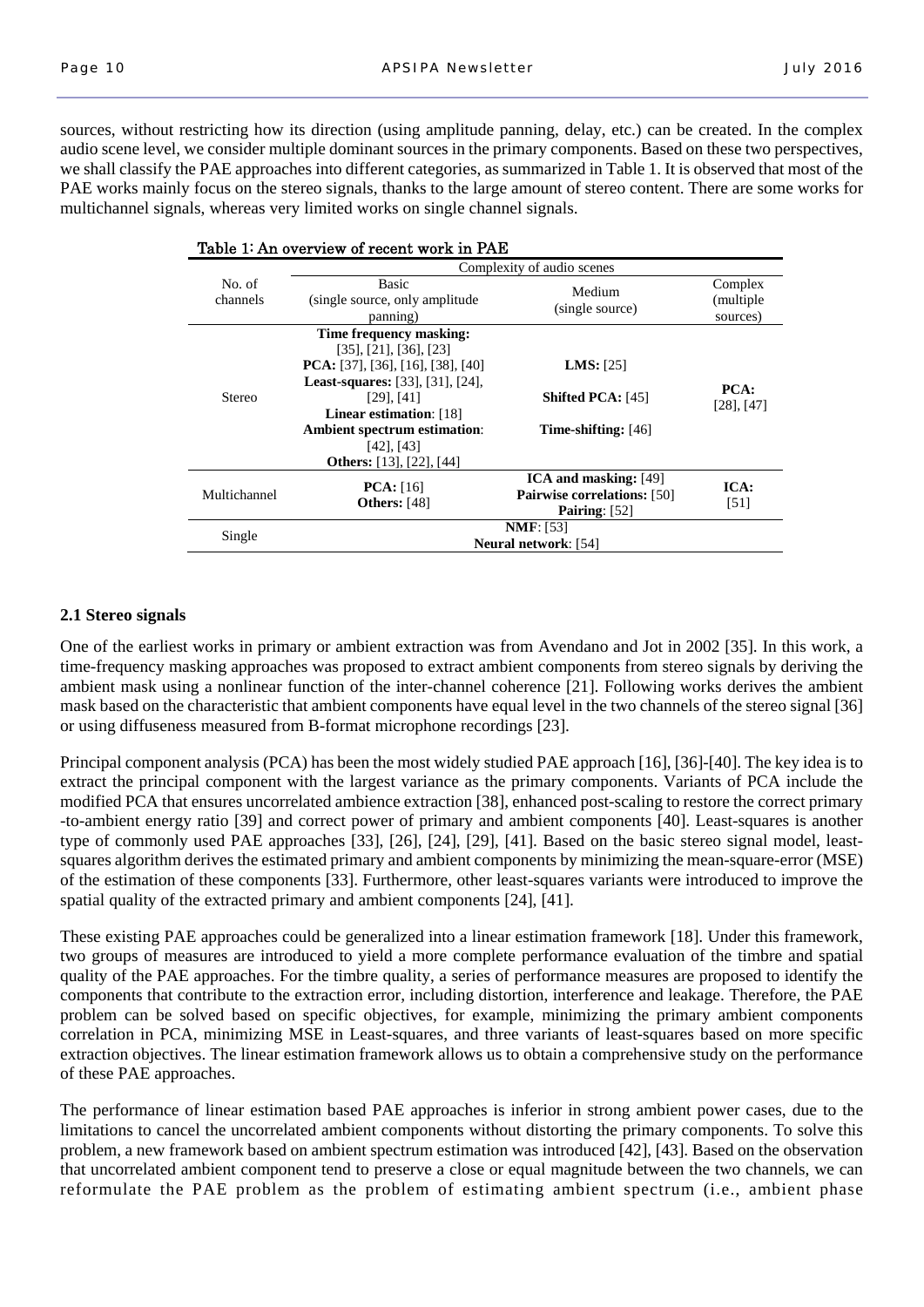or magnitude). Solutions to ambient spectrum estimation are obtained by exploiting the sparsity of the primary components in the time-frequency domain. The objective and subjective evaluations reveal that the ambient spectrum estimation based approaches could reduce the extraction significantly, especially when the ambient power is relatively higher.

Other PAE approaches in this category include [13] that derives an out-of-phase signal as ambient components; [22] that considers ambient components as the sum of a common component and independent component; and [44] that classifies various models for extraction.

Practical signals are usually more complex than what is assumed in the basic signal model for PAE. One common case considers that the primary components are partially correlated, mainly due to the inclusion of time/phase differences (i.e., medium complexity). Using conventional PAE approaches for these complex signals degrades PAE performance. To handle these stereo signals, Usher and Benesty proposed an adaptive approach using normalized least-mean-squares (NLMS) to extract reverberation from stereo microphone recordings [25]. However, this adaptive approach cannot always yield a good performance in a short time. In contrast, we proposed shifted PCA [45] and extended it to a general time-shifting technique [46], which could increase the primary correlation to its maximum. Thus, the input signal is closest to the basic signal model, making conventional PAE approaches re-usable.

Though one dominant source is found to be quite common, it is still possible to encounter the cases with multiple dominant sources in some movies and games. Two methods were proposed to deal with primary components with multiple sources. The first technique considers subband decomposition before performing PAE in each subband [28]. The partitioning of the frequency bins into subbands is found to be critical, where the adaptive top-down partitioning method outperforms other methods. The other multi-shift technique [47] involves multiple instances of time-shifting, performing extraction for each shifted signals, and combining the extracted components from all shifting versions. The weighting method based on inter-channel cross-correlation is found to yield the best performance.

#### **2.2 Multichannel signals**

Besides the extensive study on PAE for stereo signals, PAE on multichannel signals is less well studied. PCA was originally proposed to work for multichannel signals with only one dominant amplitude-panned source in [16]. There are several works [48] that only briefly mention the idea for multichannel PAE without in-depth studies. For other multichannel signals with one dominant source, independent component analysis (ICA) can be combined with timefrequency masking to extract the dominant sources [49]. Another approach that was extended from [24], achieves primary ambient extraction using a system of pairwise correlation [50]. In the case of multiple sources in multichannel signals, blind source separation techniques can be employed for the purpose of primary ambient extraction. When the number of dominant sources is equal to or less than the number of channels (as it is the case for PAE), ICA is a common technique [51]. Compared to stereo signals, PAE with multichannel signals is easier to solve since there are more information available.

Moreover, PAE approaches based on stereo signals can be extended to multichannel signals [52]. The most straightforward way is via down-mixing the multichannel signal into the stereo signal and then apply PAE on the down -mixed stereo signal. A more general way to solve multichannel PAE problem is to apply pairwise stereo PAE. Considering the large number of combinations, one critical problem in this approach is how to select the pairs from multichannel signals. Considering the pairwise amplitude panning nature of multichannel signals, pairing every two neighboring channels seems more desirable.

### **2.3 Single channel signals**

In contrast to stereo and multichannel signals, PAE with single channel signals is quite challenging due to the limited amount of information available. A critical problem in the single channel case is that how primary and ambient components can be defined and characterized since there are no inter-channel cues. Nevertheless, two works from Uhle shed some light on solving such a problem. In [53], it is considered that ambient components exhibit a less repetitive and constructive spectra structure than primary components. Therefore, when applying non-negative matrix factorization (NMF), the residue can be considered as ambient components. To reduce the computational complexity and latency in NMF, Uhle and Paul trained a neural network to obtain ambient spectra mask. Subjective tests in [54] validated the improved perceptual quality of the up-mix systems employing these PAE approaches.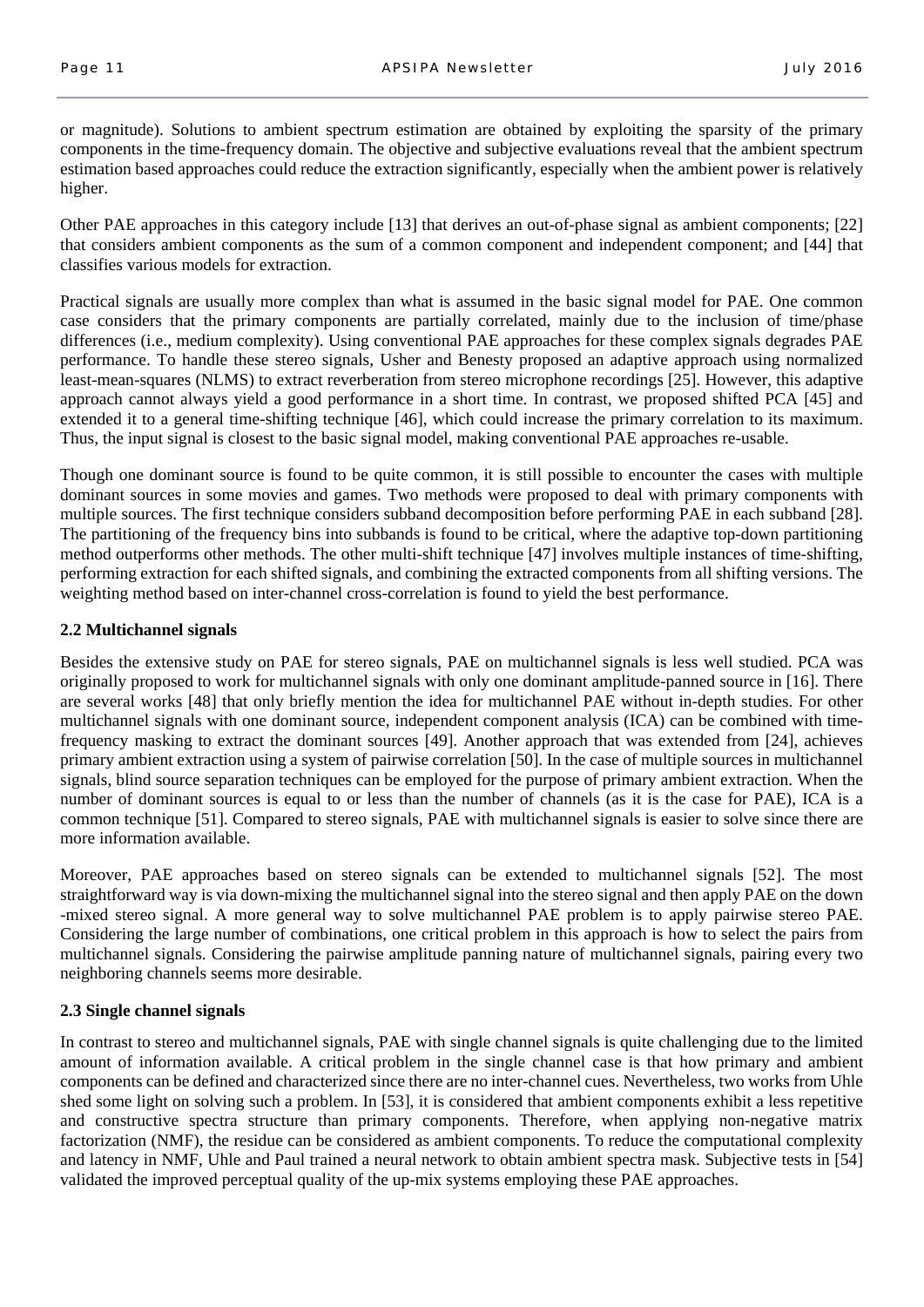#### **3 Concluding remarks**

Spatial audio reproduction is essential in creating immersive and authentic listening experience, as per the increasing need from the consumer market. Primary ambient extraction can be applied in spatial audio reproduction to alleviate the rigorous requirements of the channel-based audio format on the audio reproduction system configuration. Thereby, PAE facilitates flexible, efficient, and immersive spatial audio reproduction. This article presents an overview of the recent advancements on PAE. These works greatly improve the performance of PAE in dealing with various types of stereo signals. Nevertheless, more work still needs to be carried out for PAE with complex signals. In the future, we shall see more PAE techniques applied in spatial audio reproduction applications, including headphones, loudspeaker systems with height channels, and also stereo sound from mobile phones and tablets. With these advanced PAE approaches readily applied, the listeners can thus immerse him/her-self in the reproduced sound scenes, without the limitation on the audio contents or playback systems.

#### **References**

- [1] D. R. Begault, *3-D Sound for Virtual Reality and Multimedia*. Cambridge, MA: AP Professional, 2000.
- [2] D. R. Begault, E. M. Wenzel, M. Godfroy, J. D. Miller, and M. R. Anderson, "Applying spatial audio to human interfaces: 25 years of NASA experience," in *Proc. 40th AES Intl. Conf. Spatial Audio*, Tokyo, Oct. 2010.
- [3] J. M. Loomis, J. R. Marston, R. G. Golledge, and R. L. Klatzky, "Personal guidance system for people with visual impairment: a comparison of spatial displays for route guidance," *J. Vis. Impair blind*, vol. 99, no. 4, pp. 219-232, Jan. 2005.
- [4] Y. C. Arai, S. Sakakibara, A. Ito, K. Ohshima, T. Sakakibara, T. Nishi, et al., "Intra-operative natural sound decreases salivary amylase activity of patients undergoing inguinal hernia repair under epidural anesthesia," *Acta Anaesthesiologica Scandinavica*, vol. 52, no. 7, pp. 987-990, May 2008.
- [5] ITU, "Report ITU-R BS.2159-4: Multichannel sound technology in home and broadcasting applications," 2012.
- [6] Dolby Atmos-Next Generation Audio for Cinema (White Paper). 2013. Available online: http://www.dolby.com/ uploadedFiles/Assets/US/Doc/Professional/Dolby-Atmos-Next-Generation-Audio-for-Cinema.pdf
- [7] J. M. Jot, and Z. Fejzo, "Beyond surround sound creation, coding and reproduction of 3-D audio soundtracks," in *Proc. 131st AES Conv.*, New York, NY, Oct. 2011.
- [8] J. Herre, J. Hilpert, A. Kuntz, and J. Plogsties, "MPEG-H audio the new standard for universal spatial/3D audio coding," *J. Audio Eng. Soc.*, vol. 62, no. 12, pp. 821–830, Dec. 2014.
- [9] F. Rumsey, "Spatial quality evaluation for reproduced sound: terminology, meaning, and a scene-based paradigm," *J. Audio Eng. Soc.*, vol. 50, no. 9, pp. 651–666, Sept. 2002.
- [10] F. Rumsey, *Spatial Audio*. Oxford, UK: Focal Press, 2001.
- [11] W. S. Gan, E. L. Tan, and S. M. Kuo, "Audio projection: directional sound and its application in immersive communication," *IEEE Sig. Process. Mag.*, vol. 28, no. 1, pp. 43-57, Jan. 2011.
- [12] M. A. Gerzon, "Optimal reproduction matricies for multispeaker stereo," *J. Audio Eng. Soc.*, vol. 40, no. 7/8, pp. 571–589, Jul./Aug. 1992.
- [13] J. Breebaart and E. Schuijers, "Phantom materialization: a novel method to enhance stereo audio reproduction on headphones," *IEEE Trans. Audio, Speech, Lang. Process.,* vol.16, no. 8, pp. 1503-1511, Nov. 2008.
- [14] J. Breebaart and C. Faller, *Spatial Audio Processing: MPEG Surround and other Applications.* Hoboken, NJ: Wiley, 2007.
- [15] S. K. Zielinski, and F. Rumsey, "Effects of down-mix algorithms on quality of surround sound," *J. Audio Eng. Soc.*, vol. 51, no. 9, pp. 780–798, Sept. 2003.
- [16] M. Goodwin and J. M. Jot, "Primary-ambient signal decomposition and vector-based localization for spatial audio coding and enhancement," in *Proc. ICASSP,* Hawaii, 2007, pp. 9-12.
- [17] M. Goodwin and J. M. Jot, "Spatial audio scene coding," in *Proc. 125th AES Conv.,* San Francisco, 2008.
- [18] J. He, E. L. Tan, and W. S. Gan, "Linear estimation based primary-ambient extraction for stereo audio signals," *IEEE/ACM Trans. Audio, Speech, Lang. Process*., vol. 22, no. 2, pp. 505-517, Feb. 2014.
- [19] K. Sunder, J. He, E. L. Tan, and W. S. Gan, "Natural sound rendering for headphones: integration of signal processing techniques," *IEEE Sig. Process. Mag.*, vol. 32. no. 2, pp. 100-113, Mar. 2015.
- [20] K. Kowalczyk, O. Thiergart, M. Taseska, G. Del Galdo, V. Pulkki, and E. A. P. Habets, "Parametric spatial sound processing," *IEEE Sig. Process. Mag.*, vol. 32, no. 2, Mar 2015, pp. 31- 42.
- [21] C. Avendano and J. M. Jot, "A frequency-domain approach to multichannel upmix," *J. Audio Eng. Soc.*, vol. 52, no. 7/8, pp. 700-709, Jul./Aug. 2004.
- [22] F. Menzer and C. Faller, "Stereo-to-binaural conversion using interaural coherence matching," in *Proc. 128th AES Conv.,*  London, UK, 2010.
- [23] V. Pulkki, "Spatial Sound Reproduction with Directional Audio Coding," *J. Audio Eng. Soc.,* vol. 55, no. 6, pp. 503-516, Jun. 2007.
- [24] S. W. Jeon, Y. C. Park, S. Lee, and D. Youn, "Robust representation of spatial sound in stereo-to-multichannel upmix," in *Proc. 128th AES Conv.,* London, UK, 2010.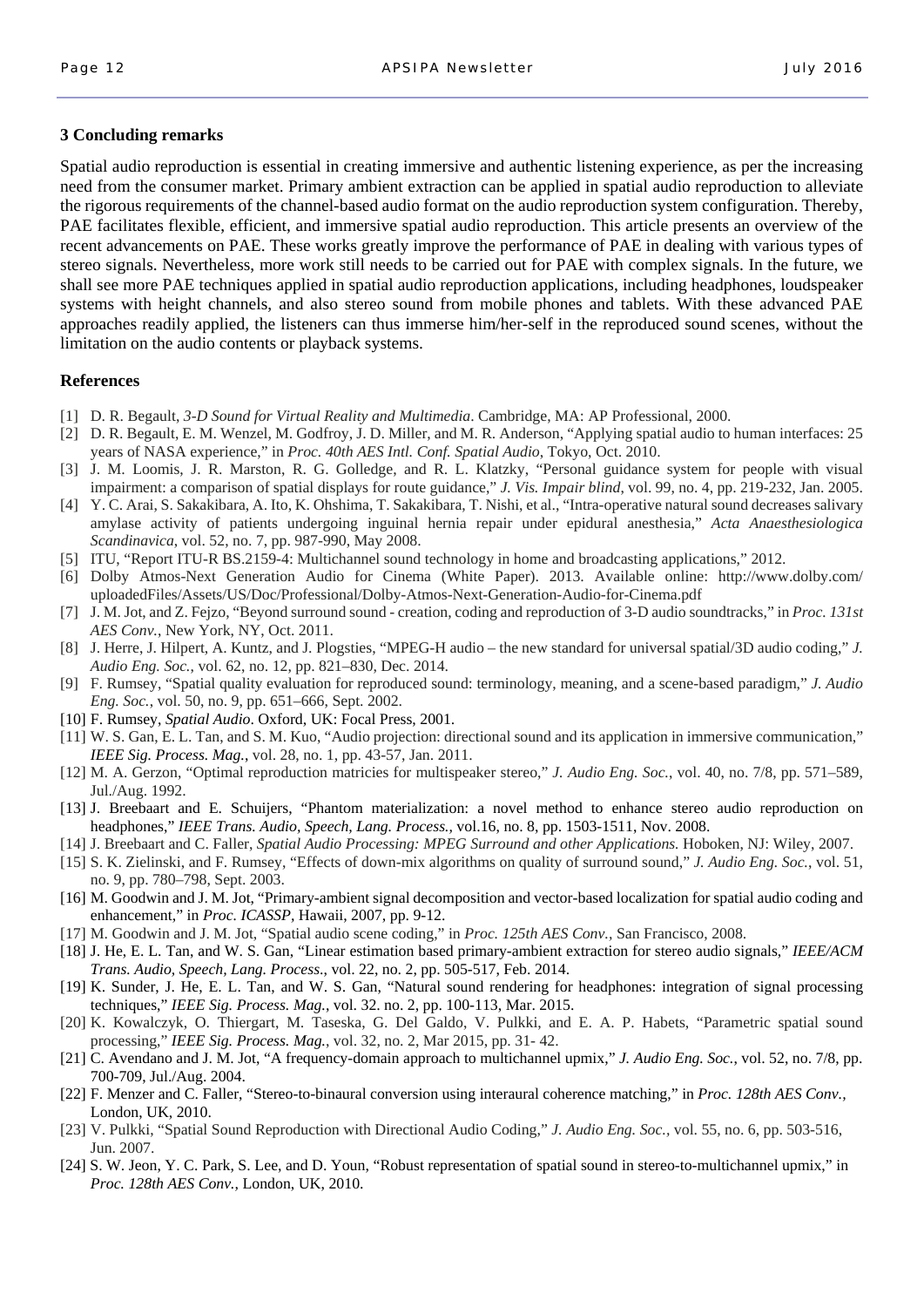- [25] J. Usher and J. Benesty, "Enhancement of spatial sound quality: a new reverberation-extraction audio upmixer," *IEEE Trans. Audio, Speech, Lang. Process.,* vol. 15, no. 7, pp. 2141-2150, Sept. 2007.
- [26] C. Faller, "Matrix surround revisited," in Proc. 30<sup>th</sup> AES Int. Conf., Saariselka, Finland, Mar. 2007.
- [27] P. Kleczkowski, A. Krol, and P. Malecki, "Multichannel sound reproduction quality improves with angular separation of direct and reflected sounds," *J. Audio Eng. Soc.*, Vol. 63, No. 6, pp. 427-442, Jun. 2015.
- [28] J. He, W. S. Gan, and E. L. Tan, "A study on the frequency-domain primary-ambient extraction for stereo audio signals," in *Proc. ICASSP*, Florence, Italy, 2014, pp. 2892-2896.
- [29] C. Faller and J. Breebaart, "Binaural reproduction of stereo signals using upmixing and diffuse rendering," in *Proc. 131th Audio Eng. Soc. Conv.,* New York, 2011.
- [30] V. Pulkki, "Virtual sound source positioning using vector base amplitude panning," *J. Audio Eng. Soc.*, vol. 45, no. 6, pp. 456–466, Jun. 1997.
- [31] M. Goodwin and J.-M. Jot. "A frequency-domain framework for spatial audio coding based on universal spatial cues," in *Proc. 120th AES Conv*., May 2006.
- [32] J. M. Jot, V. Larcher, and J. M. Pernaux, "A Comparative Study of 3-D Audio Encoding and Rendering Techniques," in *Proc. 16th AES Int. Conf.,* Rovaniemi, Finland, 1999.
- [33] C. Faller, "Multiple-loudspeaker playback of stereo signals," *J. Audio Eng. Soc.,* vol. 54, no. 11, pp. 1051-1064, Nov. 2006.
- [34] J. He, "Spatial audio reproduction with primary ambient extraction," PhD thesis, School of Electrical and Electronic Engineering, Nanyang Technological University, 2016.
- [35] C. Avendano, and J. M. Jot, "Ambience extraction and synthesis from stereo signals for multi-channel audio up-mix," In *Proc. ICASSP,* pp. 13-17, May 2002.
- [36] J. Merimaa, M. Goodwin, J. M. Jot, "Correlation-based ambience extraction from stereo recordings," in *Proc. 123rd AES Conv.,* New York, Oct. 2007.
- [37] R. Irwan and R. M. Aarts, "Two-to-five channel sound processing," *J. Audio Eng. Soc.*, vol. 50, no. 11, pp. 914-926, Nov. 2002.
- [38] M. Goodwin, "Geometric signal decompositions for spatial audio enhancement," in *Proc. ICASSP*, Las Vegas, 2008, pp. 409-412.
- [39] S. W. Jeon, D. Hyun, J. Seo, Y. C. Park, and D. H. Youn, "Enhancement of principal to ambient energy ratio for PCA-based parametric audio coding," in *Proc. ICASSP*, Dallas, 2010, pp. 385-388.
- [40] Y. H. Baek, S. W. Jeon, Y. C. Park, and S. Lee, "Efficient primary-ambient decomposition algorithm for audio upmix," in *Proc. 133rd Audio Eng. Soc. Conv.,* San Francisco, 2012.
- [41] C. Uhle, and E. A. P. Habets, "Direct-ambient decomposition using parametric wiener filtering with spatial cue control," in *Proc. ICASSP*, Brisbane, Australia, 2015, pp. 36-40.
- [42] J. He, W. S. Gan, and E. L. Tan, "Primary-ambient extraction using ambient phase estimation with a sparsity constraint," *IEEE Signal Process. Letters*, vol. 22, no. 8, pp. 1127-1131, Aug. 2015.
- [43] J. He, W. S. Gan, and E. L. Tan, "Primary-ambient extraction using ambient spectrum estimation for immersive spatial audio reproduction," *IEEE/ACM Trans. Audio, Speech, Lang. Process.*, vol. 23, no. 9, pp. 1430-1443, Sept. 2015.
- [44] A. Härmä, "Classification of time-frequency regions in stereo audio," *J. Audio Eng. Soc*., vol. 59, no. 10, pp. 707-720, Oct. 2011.
- [45] J. He, E. L. Tan, and W. S. Gan, "Time-shifted principal component analysis based cue extraction for stereo audio signals," in *Proc. ICASSP*, Vancouver, Canada, 2013, pp. 266-270.
- [46] J. He, W. S. Gan, and E. L. Tan, "Time-shifting based primary-ambient extraction for spatial audio reproduction," *IEEE/ACM Trans. Audio, Speech, Lang. Process.*, vol. 23, no. 10, pp. 1576-1588, Oct. 2015.
- [47] J. He, and W. S. Gan, "Multi-shift principal component analysis based primary component extraction for spatial audio reproduction," in *Proc. ICASSP*, Brisbane, Australia, 2015, pp. 350-354.
- [48] M. Goodwin and J. M. Jot, "Binaural 3-D audio rendering based on spatial audio scene coding," in *Proc. 123rd AES Conv.,*  New York, 2007.
- [49] H. Sawada, S. Araki, R. Mukai, and S. Makino, "Blind extraction of dominant target sources using ICA and time–frequency masking," *IEEE Trans. Audio, Speech, Lang. Process.,* vol. 14, no. 6, pp. 2165–2173, Nov. 2006.
- [50] J. Thompson, B. Smith, A. Warner, and J. M. Jot, "Direct-diffuse decomposition of multichannel signals using a system of pair-wise correlations," in *Proc. 133rd AES Conv.,* San Francisco, 2012.
- [51] A. Hyvärinen, J. Karhunen, and E. Oja, *Independent Component Analysis*. Hoboken, NJ: Wiley, 2004.
- [52] J. He, and W. S. Gan, "Applying primary ambient extraction for immersive spatial audio reproduction," in *Proc. APSIPA ASC*, Hong Kong, Dec. 2015.
- [53] C. Uhle, A. Walther, O. Hellmuth, and J. Herre, "Ambience separation from mono recordings using non-negative matrix factorization," in *Proc. 30th AES Int. Conf.*, Saariselka, Finland, 2007.
- [54] C. Uhle, and C. Paul, "A Supervised Learning Approach to Ambience Extraction," in *Proc. DAFx*, Espoo, Finland, 2008.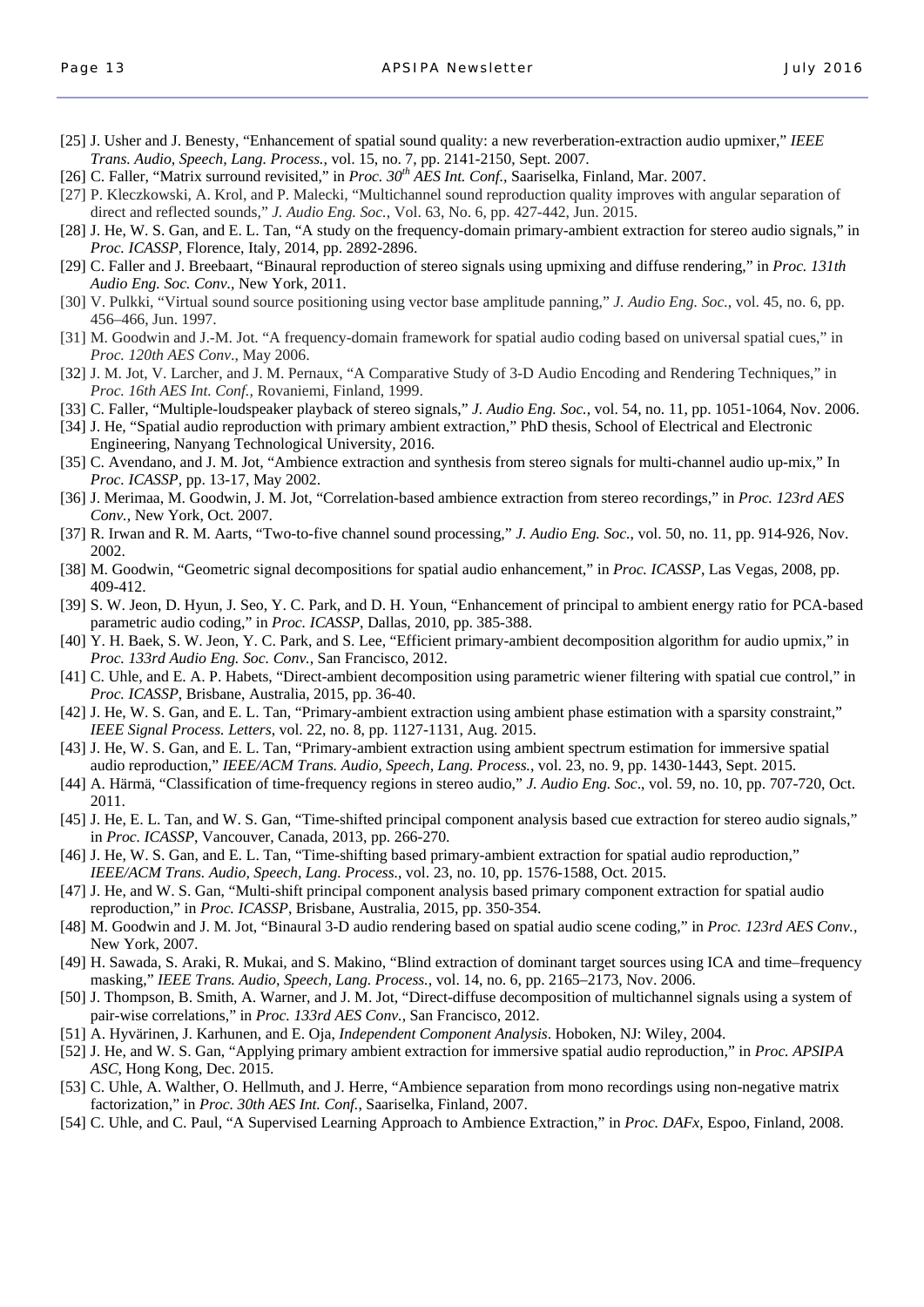# **Summary of Links**

- APSIPA ASC 2016: http://www.apsipa2016.org
- Videos for APSIPA ASC 2016 **Keynotes**:
	- **Whither Speech Recognition? Deep Learning to Deep Thinking** Professor Sadaoki Furui, Toyota Technological Institute at Chicago, USA [PDF] http://www.apsipa.org/doc/APSIPA%20ASC%202015%20Keynote%20-%

20Whither%20speech%20recognition.pdf

[Video] https://youtu.be/mP9QMJKtJyU

○ **Graph Signal Processing: Filterbanks, Sampling and Applications to Machine Learning and Video Coding**

Professor Antonio Ortega, Signal and Image Processing Institute, Department of Electrical Engineering, University of Southern California, Los Angeles, CA, USA [PDF] http://www.apsipa.org/doc/GSP-Intro-Learning-Dec-2015.pdf [Video] https://youtu.be/AKxwZaEavRw

○ **Can I Trust this Photo?**

Professor Alex Kot, School of EEE Associate Dean, College of Engineering Director, Rapid-Rich Object Search (ROSE) Lab School of EEE, Nanyang Technological University, Singapore

[Video] https://youtu.be/QXdu8oPXawY

■ APSIPA Friend's Lab: http://www.apsipa.org/friendlab/FriendLabs.htm.